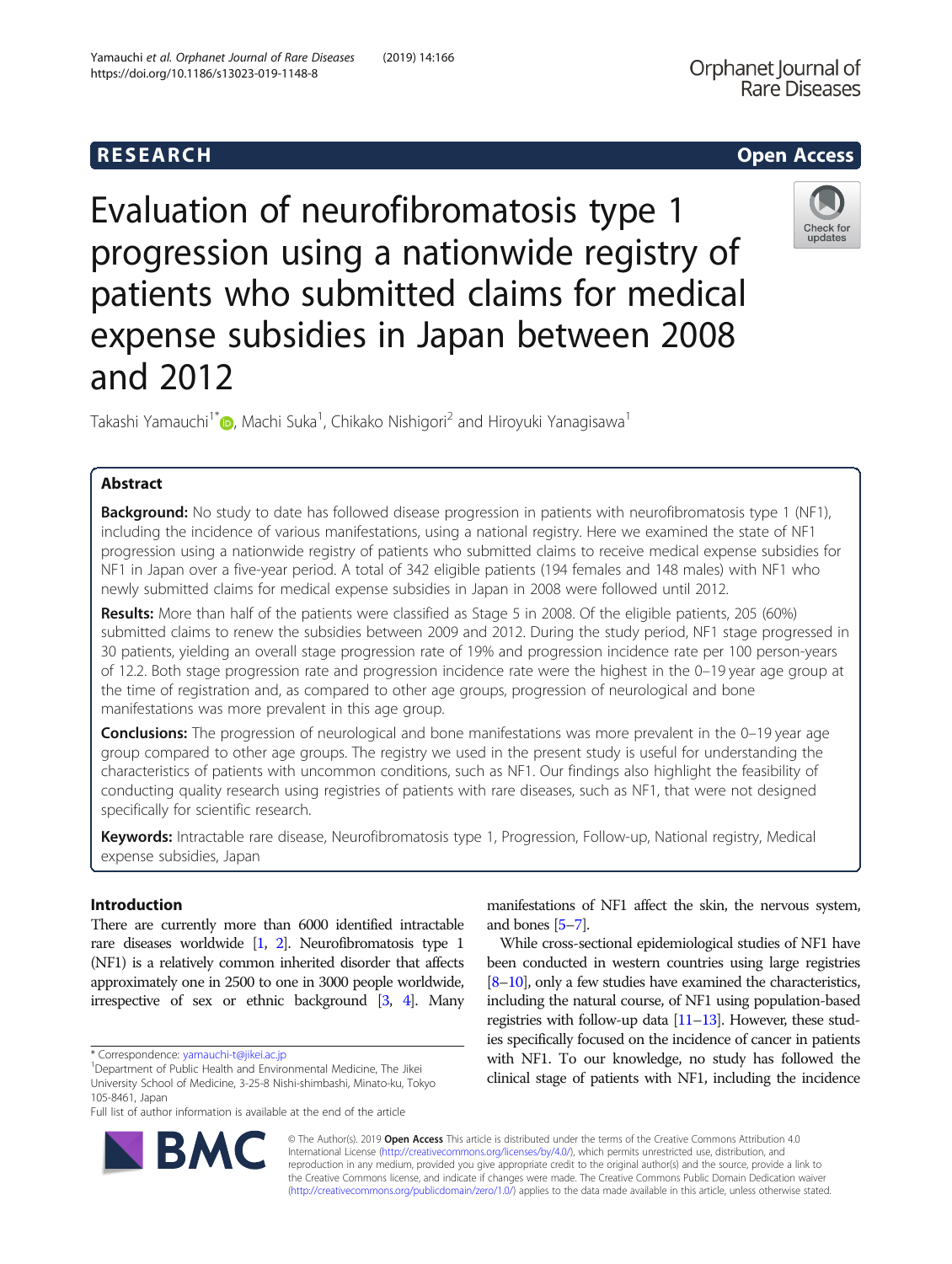of various manifestations apart from cancer, using a national registry.

Japan has implemented globally unprecedented and comprehensive measures against intractable rare diseases (nanbyou in Japanese) [[1,](#page-6-0) [14\]](#page-6-0). Patients who meet certain severity grades of these diseases, including NF1, become eligible for medical expense subsidies because these diseases have established diagnostic criteria, but are difficult to investigate or develop treatments for unless public funds are available to cover expenses. Certain rare diseases, including NF1, have been referred to as "designated intractable diseases" in Japan (331 diseases as of April 2018). While intractable diseases must fulfil four criteria (i.e., unknown pathogenic mechanism, lack of established treatment, rarity, and necessity of longterm treatment), designated intractable diseases must meet two additional criteria: the number of patients in Japan has not reached a certain threshold (approximately 0.1% of the population), and the existence of objective diagnostic criteria (or equivalent).

Thus, the present exploratory study aimed to examine the state of NF1 progression in Japan using a national registry of all patients who submitted claims for medical expense subsidies for NF1 over a five-year period. A better understanding of the state of progression of NF1 using longitudinal national registry data may contribute to the welfare of patients with NF1, including career support, the development of evidence-based clinical guidelines, and improvement of the national health care system for intractable rare diseases.

## Methods

## Study population and data source

We used a database containing information on all patients who submitted claims for medical expense subsidies for NF1 in Japan between fiscal years 2008 and 2012. The number of NF1 patient registration in Japan during this 5 year period remained more than 300. This might be partially due to the online registry system developed by the Ministry of Health, Labour and Welfare (MHLW) aimed at standardising the registration process for medical expense subsidies. We chose this 5-year period as the study period in order to limit the effect of potential selection bias.

The Intractable/Rare Disease Control Division within the MHLW provided the database following approval of the research protocol. The Division removed all identifiable information, such as names and addresses, from the database and coded a unique identifiable number (ID number) for each patient. The ID number corresponded to seven digits that were not associated with any identifiable personal information. Data linkage of the annual datasets (i.e., dataset for initial claims in 2008 and those for renewal claims from 2009 to 2012) was conducted by ID number, age, and sex.

To receive medical expense subsidies, applicants must submit a claim to the prefectural government via a local public health centre. If the claim is approved and applicants wish to continue receiving the subsidy, they must submit a renewal application on an annual basis. In fiscal year 2008, 357 patients newly (i.e., for the first time) submitted claims to receive medical expense subsidies for NF1 (Fig. [1](#page-2-0)).

In Japan, diagnostic criteria and a disease severity classification for NF1 have been established in order to standardise the criteria for medical expense subsidies. Physicians fill out a medical certificate ("clinical personal record") according to assessment results based on diagnostic criteria and disease severity. This clinical personal record is required for the applicant to receive subsidy payments for intractable rare diseases, and the MHLW has accumulated this information in the registry. This overall process may reduce the influence of information bias on the present study.

The database we used included the following information: (1) age at registration, (2) severity of dermatological manifestations (D1: pigmented macules and few neurofibromas, D2: pigmented macules and many neurofibromas, D3: numerous neurofibromas (> 1000), D4: functional impairment or severe physical distress due to plexiform neurofibromas, or malignant peripheral nerve sheath tumour), neurological manifestations (N0: no neurological symptoms, N1: neurologic symptoms (e.g., paralysis or pain), N2: severe/progressive neurological symptoms), and bone manifestations (B0: no bone lesions, B1: mild/moderate bone lesions (e.g., deformity in spine that does not require surgical treatment), B2: severe bone lesions) for each year (i.e., in 2008 for the initial claim and during 2009 to 2012 for renewal claims), and (3) clinical stage of NF1 (Stage 1: D1 and N0 and B0, Stage 2: (D1 or D2) and (N0 or N1) and (B0 or B1), Stage 3: D3 and N0 and B0, Stage 4: D3 and (N1 or B1), Stage 5: D4 or N2 or B2) for each year. With regard to the D3 category, physicians were permitted to estimate the number of neurofibromas on the entire body based on the number observed on a part of the body. Diagnostic criteria and severity classification of NF1 in Japan, which were developed based on criteria set forth by the National Institutes of Health in 1988 [[15](#page-6-0)], are provided in Table [1](#page-3-0) and [see Additional file [1:](#page-5-0) Appendix 1]. Eligibility criteria for study participants were: (1) new registrants in 2008 and (2) no duplicate data. Data duplication was assessed based on ID number, age (birth date), and sex.

Ethical approval was not required based on the "Ethical Guidelines for Medical and Health Research involving Human Subjects" set forth by the Japanese government, as the present study used a completely anonymous database that was provided by the MHLW and was free from any identifiable personal information.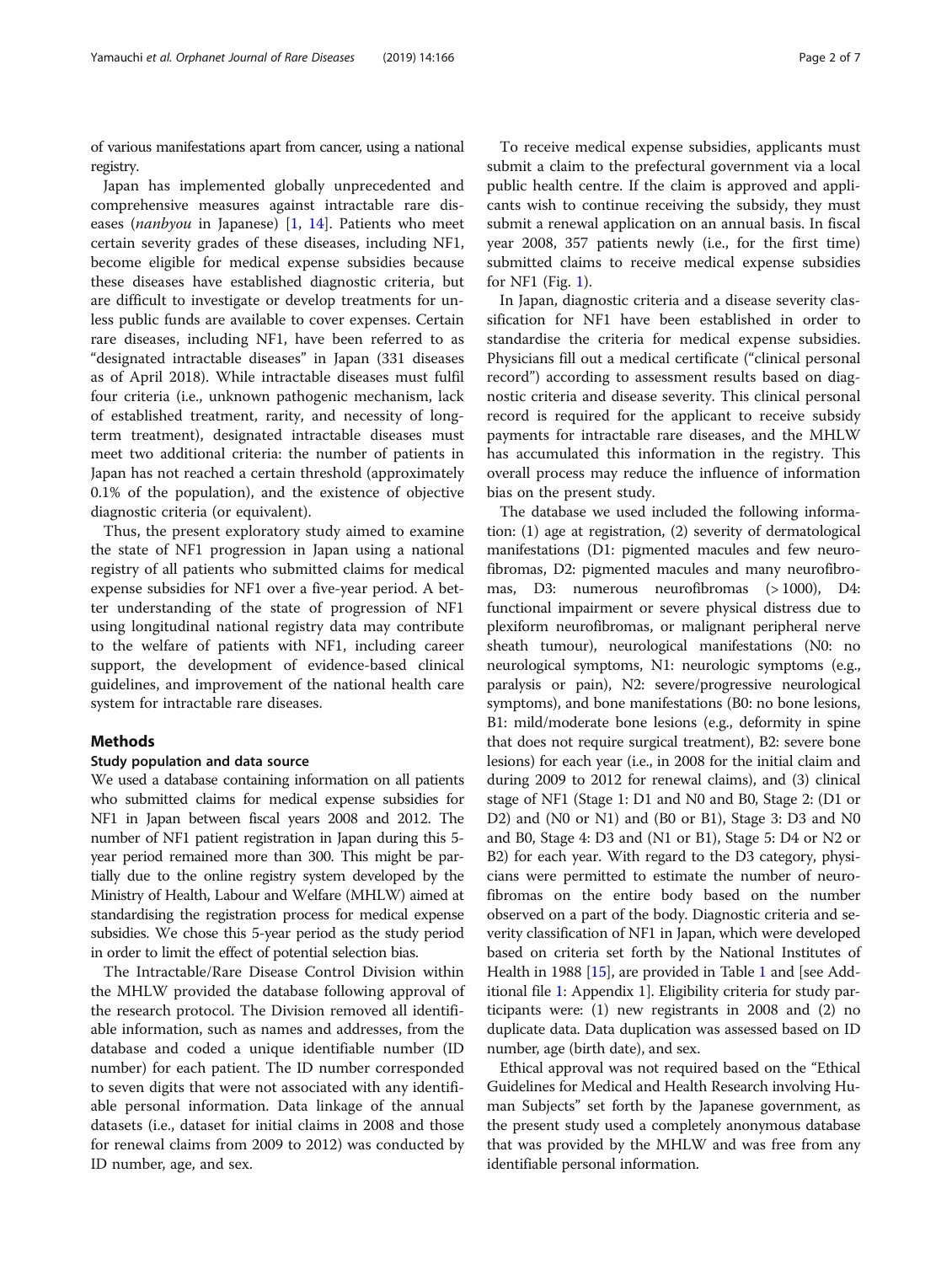<span id="page-2-0"></span>

### Statistical analysis

The chi-square test was used to examine whether participant characteristics differed by age at registration in 2008. For this analysis,  $P < 0.05$  was considered significant.

Individuals who submitted new claims for medical expense subsidies for NF1 in 2008 were followed until 2012. The observation period was calculated for each participant. Participants who were lost to follow-up were censored at the last confirmed year.

The outcome measure was progression of NF1 clinical stage. Stage progression rates (%) during the follow-up period were calculated using the number of patients who progressed in stage divided by the total number of patients by age and clinical stage at registration. Progression incidence rates were calculated per 100 person-years using the number of outcomes divided by accumulated person-years by age and clinical stage at registration. Because we aimed to examine the stage progression (i.e., worsening of severity) of NF1, stage progression rate and progression incidence rate were calculated for those who were classified as any of Stages 1–4 in 2008.

Of the registrants in 2008, we removed ineligible participants and those with missing data on NF1 severity for statistical analyses. Statistical analyses were performed using SAS version 9.4 (SAS Institute, Cary, NC).

## Results

Of the 357 new registrants in 2008, five were ineligible for inclusion due to duplicate data, and 10 were removed from the analysis due to missing data regarding NF1 severity in 2008. The final study population consisted of 342 participants (194 females and 148 males; mean (SD) age at registration, 39.2 (21.0) years) who newly submitted claims for medical subsidies in 2008 (Fig. 1).

Participant characteristics by age and clinical stage at registration in 2008 are shown in Table [1](#page-3-0). More than half of the participants (180/342) were classified as Stage 5 in 2008. Nearly 10% of participants aged 40–59 and > 60 years were classified as Stage 1 or Stage 2 in 2008, while one quarter of those aged 0–19 and 20–39 years were classified as Stage 1 or Stage 2. Mild dermatological manifestations and severe bone manifestations were more prevalent in the 0–19 year age group.

Of the 342 participants, 205 (60%) submitted renewal claims between 2009 and 2012 (Table [2](#page-4-0)). Over the course of the study period, stage progression was observed in 30 patients, yielding a stage progression rate of 19% and progression incidence rate per 100 personyears of 12.2.

With regard to age and clinical stage at registration, both stage progression rate and progression incidence rate were the highest in the 0–19 year age group (Table [2](#page-4-0)). In particular, those who were aged 0–19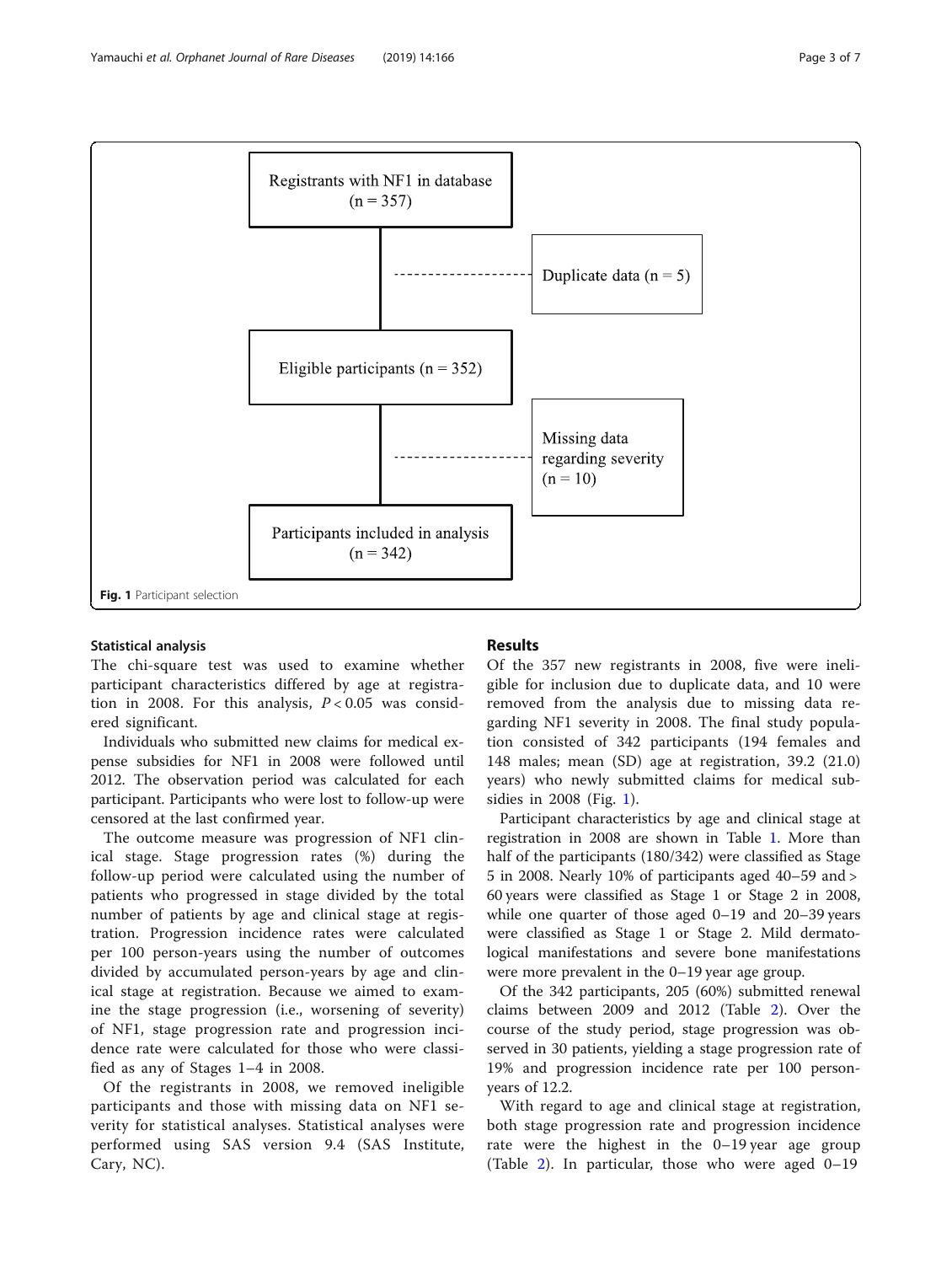<span id="page-3-0"></span>Table 1 Participant characteristics by age at registration in 2008

| Age                                               |    |     |                |    | 0-19 yrs 20-39 yrs 40-59 yrs > 60 yrs Chi-square test |
|---------------------------------------------------|----|-----|----------------|----|-------------------------------------------------------|
| Total                                             | 74 | 109 | 89             | 70 |                                                       |
| Sex                                               |    |     |                |    |                                                       |
| Male                                              | 32 | 41  | 35             | 40 |                                                       |
| Female                                            | 42 | 68  | 54             | 30 |                                                       |
| Dermatological manifestations $a^{(1)}$ (n = 340) |    |     |                |    | ₩                                                     |
| D1                                                | 24 | 9   | $\overline{4}$ | 3  |                                                       |
| D <sub>2</sub>                                    | 17 | 25  | 13             | 9  |                                                       |
| D <sub>3</sub>                                    | 13 | 42  | 47             | 38 |                                                       |
| D4                                                | 18 | 33  | 25             | 20 |                                                       |
| Neurological manifestations $^{b)}$ ( $n = 333$ ) |    |     |                |    |                                                       |
| N <sub>0</sub>                                    | 33 | 45  | 37             | 25 |                                                       |
| N1                                                | 20 | 47  | 33             | 29 |                                                       |
| N <sub>2</sub>                                    | 18 | 15  | 16             | 15 |                                                       |
| Bone manifestations $\binom{c}{r}$ (n = 331)      |    |     |                |    | ⋇                                                     |
| B <sub>0</sub>                                    | 32 | 56  | 46             | 23 |                                                       |
| B1                                                | 16 | 27  | 30             | 37 |                                                       |
| B <sub>2</sub>                                    | 25 | 21  | 10             | 8  |                                                       |
| Clinical stage $^{d)}$ ( $n = 342$ )              |    |     |                |    | ₩                                                     |
| Stage 1, 2 18                                     |    | 24  | 8              | 7  |                                                       |
| Stage 3, 4 9                                      |    | 29  | 41             | 26 |                                                       |
| Stage 5                                           | 47 | 56  | 40             | 37 |                                                       |

 $*P < 0.05$ 

a) Dermatological manifestations

D1: Pigmented macules and few neurofibromas

D2: Pigmented macules and many neurofibromas

D3: Numerous neurofibromas (> 1000)

D4: Functional impairment or severe physical distress due to plexiform neurofibromas, or malignant peripheral nerve sheath tumour

b) Neurological manifestations

N0: No neurological symptoms

N1: Neurologic symptoms (e.g., paralysis or pain)

N2: Severe/progressive neurological symptoms

c) Bone manifestations

B0: No bone lesions

B1: Mild/moderate bone lesions (e.g., deformity in spine that does not require surgical treatment)

B2: Severe bone lesions

d) Classification of severity

Stage 1: D1 and N0 and B0

Stage 2: (D1 or D2) and (N0 or N1) and (B0 or B1)

Stage 3: D3 and N0 and B0

Stage 4: D3 and (N1 or B1)

Stage 5: D4 or N2 or B2

years and classified as Stage 3 or Stage 4 in 2008 had the highest stage progression rate and progression incidence rate. Those who were aged 0–19 and 20–39 years and classified as Stage 1 or Stage 2 in 2008 also had high progression incidence rates. However, while progression of neurological and bone manifestations appeared to be more prevalent in the 0–19 year age group, progression of dermatological and neurological manifestations was more prevalent in the 20–39 year age group. Furthermore, manifestations in all of those

aged 60 years or above progressed from moderate to severe.

#### **Discussion**

In this study, we examined the progression of NF1 in Japanese patients with NF1 who newly submitted claims for medical expense subsidies in 2008 using national registry data, and followed them until 2012. Both stage progression rate and progression incidence rate were the highest in the 0–19 year age group at the time of registration, and progression of neurological and, in particular, bone manifestations, was more prevalent in this age group as compared to older age groups.

The proportion of participants classified as Stage 1 or Stage 2 at registration in 2008 was higher among those aged  $0-19$  and  $20-39$  years than among those aged  $>40$ years. These characteristics appear to be consistent with a previous clinical study which reported that the grade of NF1 severity tended to be higher in older patients than in younger patients at a university hospital in Japan [[7](#page-6-0)].

The progression of severity for neurological and bone manifestations was more prevalent in the 0–19 year age group than other age groups. This result is consistent with a previous study reporting that bone abnormalities, such as tibial pseudarthrosis and sphenoid wing dysplasia, are typically observed in early infancy [[4\]](#page-6-0). Risk of skeletal abnormalities was also reported to be higher in children aged 16 years or younger [\[16\]](#page-6-0). For neurological manifestations, our results are consistent with findings from a clinical study suggesting that children with NF1 are prone to learning disabilities/difficulties, attention deficits, and autism spectrum disorders [[17](#page-6-0)], although mental retardation is rare in these children [[4\]](#page-6-0). Detailed information regarding neurological manifestations was not obtained from the national registry, but most of the neurological manifestations in the 0–19 year age group were likely to be developmental disorders, such as attention deficit and autism spectrum disorders. As with previous studies [\[3,](#page-6-0) [18](#page-6-0)], our findings also suggest that children with NF1 should undergo neuropsychological screening assessments early in life.

The progression of severity of cutaneous and neurological manifestations was more prevalent in the 20–39 year age group than in the 0–19 year age group. This is consistent with previous studies which found that malignant peripheral nerve sheath tumours (MPNST) were present in 8 to 13% of patients with NF1, with a median age of MPNST diagnosis of 26 years [\[4](#page-6-0), [19](#page-6-0)]. Our findings are also in line with a previous study carried out in Finland using a population-based registry with follow-up data, which estimated the cumulative risk for MPNST in NF1 patients by age 30 years to be 8.5% [\[12\]](#page-6-0).

Notably, nearly 40% of patients in the present study, who newly submitted claims in 2008, did not apply for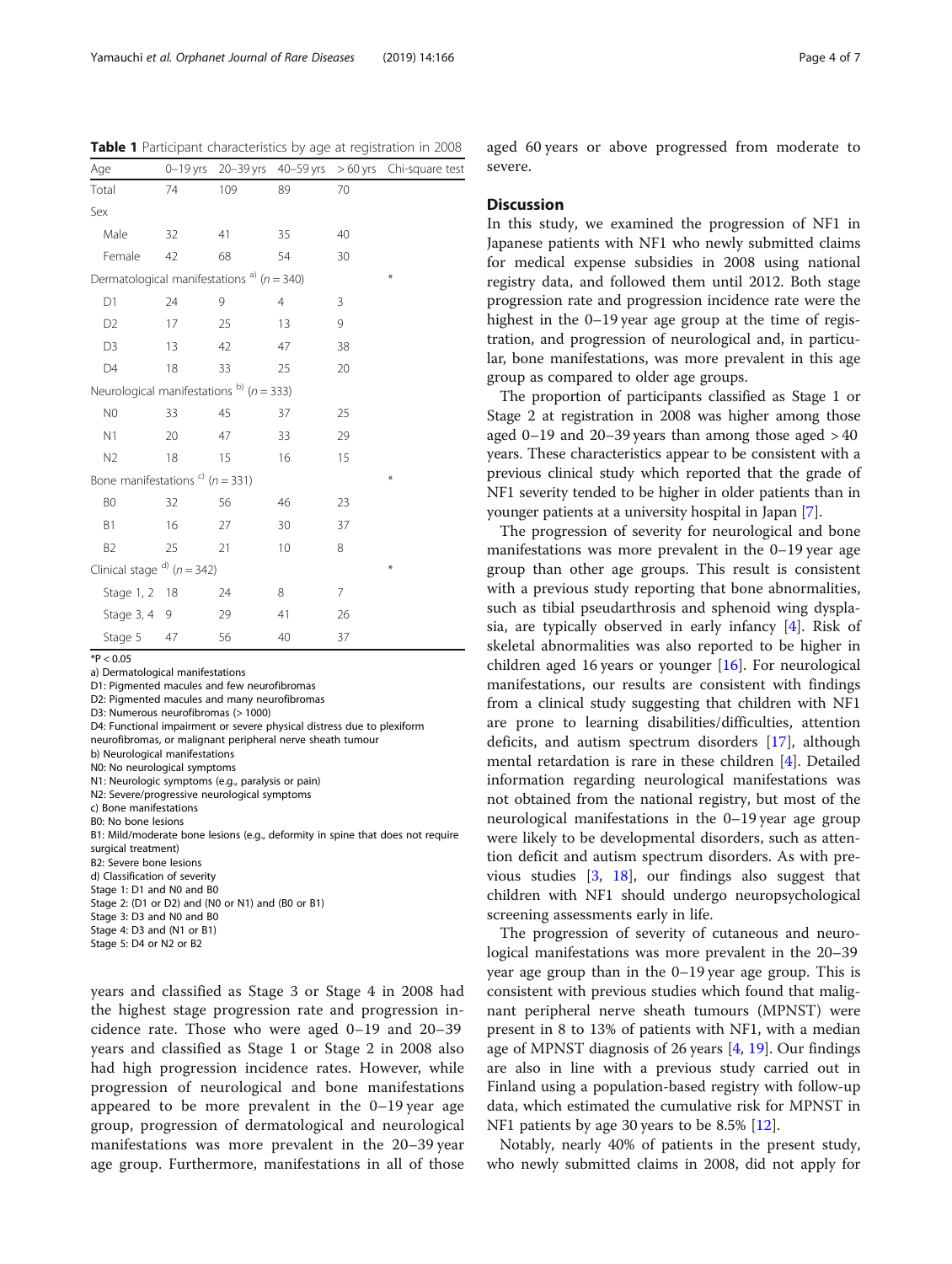| ı                                                                                                              |  |
|----------------------------------------------------------------------------------------------------------------|--|
|                                                                                                                |  |
|                                                                                                                |  |
|                                                                                                                |  |
|                                                                                                                |  |
|                                                                                                                |  |
|                                                                                                                |  |
|                                                                                                                |  |
|                                                                                                                |  |
| $\frac{1}{1}$<br>١                                                                                             |  |
|                                                                                                                |  |
|                                                                                                                |  |
| $\frac{1}{1}$                                                                                                  |  |
|                                                                                                                |  |
|                                                                                                                |  |
| j                                                                                                              |  |
|                                                                                                                |  |
| $\ddot{\phantom{0}}$                                                                                           |  |
| l                                                                                                              |  |
| $\frac{1}{2}$                                                                                                  |  |
|                                                                                                                |  |
|                                                                                                                |  |
| i                                                                                                              |  |
|                                                                                                                |  |
|                                                                                                                |  |
|                                                                                                                |  |
| $\frac{1}{2}$                                                                                                  |  |
| l                                                                                                              |  |
| Ì                                                                                                              |  |
|                                                                                                                |  |
|                                                                                                                |  |
| į                                                                                                              |  |
|                                                                                                                |  |
| l<br>C<br>í                                                                                                    |  |
|                                                                                                                |  |
|                                                                                                                |  |
| j                                                                                                              |  |
| I                                                                                                              |  |
|                                                                                                                |  |
|                                                                                                                |  |
|                                                                                                                |  |
|                                                                                                                |  |
| į                                                                                                              |  |
|                                                                                                                |  |
|                                                                                                                |  |
|                                                                                                                |  |
|                                                                                                                |  |
|                                                                                                                |  |
| l                                                                                                              |  |
|                                                                                                                |  |
|                                                                                                                |  |
|                                                                                                                |  |
|                                                                                                                |  |
|                                                                                                                |  |
|                                                                                                                |  |
| i<br>S                                                                                                         |  |
|                                                                                                                |  |
| ١                                                                                                              |  |
|                                                                                                                |  |
| ١                                                                                                              |  |
|                                                                                                                |  |
|                                                                                                                |  |
|                                                                                                                |  |
|                                                                                                                |  |
|                                                                                                                |  |
|                                                                                                                |  |
|                                                                                                                |  |
|                                                                                                                |  |
|                                                                                                                |  |
|                                                                                                                |  |
|                                                                                                                |  |
|                                                                                                                |  |
|                                                                                                                |  |
|                                                                                                                |  |
| sa unica al alcan                                                                                              |  |
| リリリーリー                                                                                                         |  |
| j                                                                                                              |  |
|                                                                                                                |  |
|                                                                                                                |  |
|                                                                                                                |  |
|                                                                                                                |  |
| ī                                                                                                              |  |
|                                                                                                                |  |
|                                                                                                                |  |
|                                                                                                                |  |
|                                                                                                                |  |
|                                                                                                                |  |
| rates                                                                                                          |  |
| l                                                                                                              |  |
|                                                                                                                |  |
|                                                                                                                |  |
| ¢                                                                                                              |  |
|                                                                                                                |  |
| Ì<br>I                                                                                                         |  |
|                                                                                                                |  |
|                                                                                                                |  |
|                                                                                                                |  |
|                                                                                                                |  |
|                                                                                                                |  |
|                                                                                                                |  |
|                                                                                                                |  |
|                                                                                                                |  |
| and the state of the state of the state of the state of the state of the state of the state of the state of th |  |
|                                                                                                                |  |
|                                                                                                                |  |
|                                                                                                                |  |
|                                                                                                                |  |

<span id="page-4-0"></span>

|                                                                    | cases (A)<br>No. of | with renewal<br>No. of cases<br>claim (B) | renewal claims<br>No. of cases<br>with no                                    | Renewal rate<br>(B/A) | progression (C)<br>No. of cases<br>with stage | with dermatological<br>No. of cases<br>progression | No. of cases with<br>neurological<br>progression | No. of cases<br>progression<br>with bone | Person-years<br>$\binom{p}{q}$ | Stage progression Incidence rate<br>rate $(CA)$ b) | per 100 person-<br>years (C/D) |
|--------------------------------------------------------------------|---------------------|-------------------------------------------|------------------------------------------------------------------------------|-----------------------|-----------------------------------------------|----------------------------------------------------|--------------------------------------------------|------------------------------------------|--------------------------------|----------------------------------------------------|--------------------------------|
| <b>Total</b>                                                       | 342                 | 205                                       | 137                                                                          | 60%                   | 50                                            | $\widetilde{\Box}$                                 | $\frac{\infty}{2}$                               | $\infty$                                 | 245.0                          | 19%                                                | 12.2                           |
| Age group                                                          |                     |                                           |                                                                              |                       |                                               |                                                    |                                                  |                                          |                                |                                                    |                                |
| $0 - 19$ yrs                                                       | $\overline{7}$      | $\overline{4}$                            | 27                                                                           | 64%                   | $\overline{ }$                                |                                                    | 4                                                |                                          | 28.0                           | 26%                                                | 25.0                           |
| 20-39 yrs                                                          | 109                 | 59                                        | $\ddot{4}$                                                                   | 60%                   | $\supseteq$                                   | $\circ$                                            | ∼                                                |                                          | 89.0                           | 19%                                                | 11.2                           |
| 40-59 yrs                                                          | $\otimes$           | 53                                        | 36                                                                           | 60%                   | $\circ$                                       | 4                                                  | $\sim$                                           |                                          | 775                            | 12%                                                | 7.7                            |
| $>60$ yrs                                                          | $\overline{70}$     | $\Theta$                                  | 50                                                                           | 57%                   | $\overline{\phantom{0}}$                      | $\sim$                                             | $\infty$                                         | $\sim$                                   | 50.5                           | 21%                                                | 13.9                           |
| Clinical stage                                                     |                     |                                           |                                                                              |                       |                                               |                                                    |                                                  |                                          |                                |                                                    |                                |
| Stage 1, 2                                                         | 57                  | $\overline{0}$                            | 38                                                                           | 33%                   | $\supseteq$                                   | O                                                  | $\sim$                                           | $\sim$                                   | 63.0                           | 18%                                                | 15.9                           |
| Stage 3, 4                                                         | 105                 | 67                                        | $38$                                                                         | 64%                   | $\geqslant$                                   | $\overline{ }$                                     | $\circ$                                          | $\circ$                                  | 182.0                          | 19%                                                | 11.0                           |
| Stage 5                                                            | 180                 | 119                                       | 5                                                                            | 66%                   | I                                             |                                                    |                                                  |                                          |                                |                                                    |                                |
| Agexclinical stage                                                 |                     |                                           |                                                                              |                       |                                               |                                                    |                                                  |                                          |                                |                                                    |                                |
| $0 - 19$ yrs                                                       |                     |                                           |                                                                              |                       |                                               |                                                    |                                                  |                                          |                                |                                                    |                                |
| Stage 1, 2                                                         | $\approx$           |                                           |                                                                              | 39%                   | $\infty$                                      | $\circ$                                            | $\sim$                                           |                                          | 20.0                           | 17%                                                | 15.0                           |
| Stage 3, 4                                                         | 0                   | 5                                         | 4                                                                            | 56%                   | 4                                             |                                                    | $\sim$                                           | S                                        | 8.0                            | 44%                                                | 50.0                           |
| Stage 5                                                            | 47                  | 35                                        | $\supseteq$                                                                  | 74%                   | $\mathbf{I}$                                  |                                                    |                                                  |                                          |                                | $\mathbf{I}$                                       |                                |
| $20-39$ yrs                                                        |                     |                                           |                                                                              |                       |                                               |                                                    |                                                  |                                          |                                |                                                    |                                |
| Stage 1, 2                                                         | 24                  | Ò                                         | $\overline{15}$                                                              | 38%                   | $\circ$                                       | $\sqrt{ }$                                         | 4                                                |                                          | 26.5                           | 25%                                                | 22.6                           |
| 4<br>Stage 3,                                                      | 29                  | $\gtrsim$                                 | Ò                                                                            | 69%                   | 4                                             |                                                    | $\infty$                                         | $\circ$                                  | 62.5                           | 14%                                                | 64                             |
| Stage 5                                                            | 56                  | $\frac{8}{3}$                             | $\geqslant$                                                                  | 64%                   | 1                                             |                                                    |                                                  |                                          |                                | $\mathbf{I}$                                       |                                |
| 40-59 yrs                                                          |                     |                                           |                                                                              |                       |                                               |                                                    |                                                  |                                          |                                |                                                    |                                |
| $\sim$<br>Stage 1,                                                 | $\infty$            | $\sim$                                    | $\circ$                                                                      | 25%                   |                                               |                                                    |                                                  | $\circ$                                  | 10.5                           | 13%                                                | 9.5                            |
| 4<br>Stage 3,                                                      | $\frac{4}{3}$       | 23                                        | $\frac{8}{1}$                                                                | 56%                   | $\overline{5}$                                | $\sim$                                             |                                                  |                                          | 67.0                           | 12%                                                | 7.5                            |
| Stage 5                                                            | $\sqrt{2}$          | 28                                        | $\overline{C}$                                                               | 70%                   | J.                                            |                                                    |                                                  |                                          |                                | $\overline{1}$                                     |                                |
| $>60$ yrs                                                          |                     |                                           |                                                                              |                       |                                               |                                                    |                                                  |                                          |                                |                                                    |                                |
| Stage 1, 2                                                         | $\overline{ }$      |                                           | $\circ$                                                                      | 14%                   | $\circ$                                       | т                                                  |                                                  | т                                        | G.O                            | 60%                                                | $\rm C$                        |
| 4<br>Stage 3,                                                      | 26                  | $\overline{0}$                            |                                                                              | 73%                   | $\overline{ }$                                | $\sim$                                             | $\sim$                                           | $\sim$                                   | 44.5                           | 27%                                                | 15.7                           |
| Stage 5                                                            | $\overline{37}$     | $\gtrsim$                                 | r                                                                            | 54%                   | $\mathbf{I}$                                  |                                                    |                                                  |                                          |                                | $\mathbb{I}$                                       |                                |
| b) Total number of Stage 1 to Stage 4 patients at registration was |                     |                                           | a) Sum of observation periods of Stage 1 to Stage 4 patients at registration |                       | used as the denominator to calculate the rate |                                                    |                                                  |                                          |                                |                                                    |                                |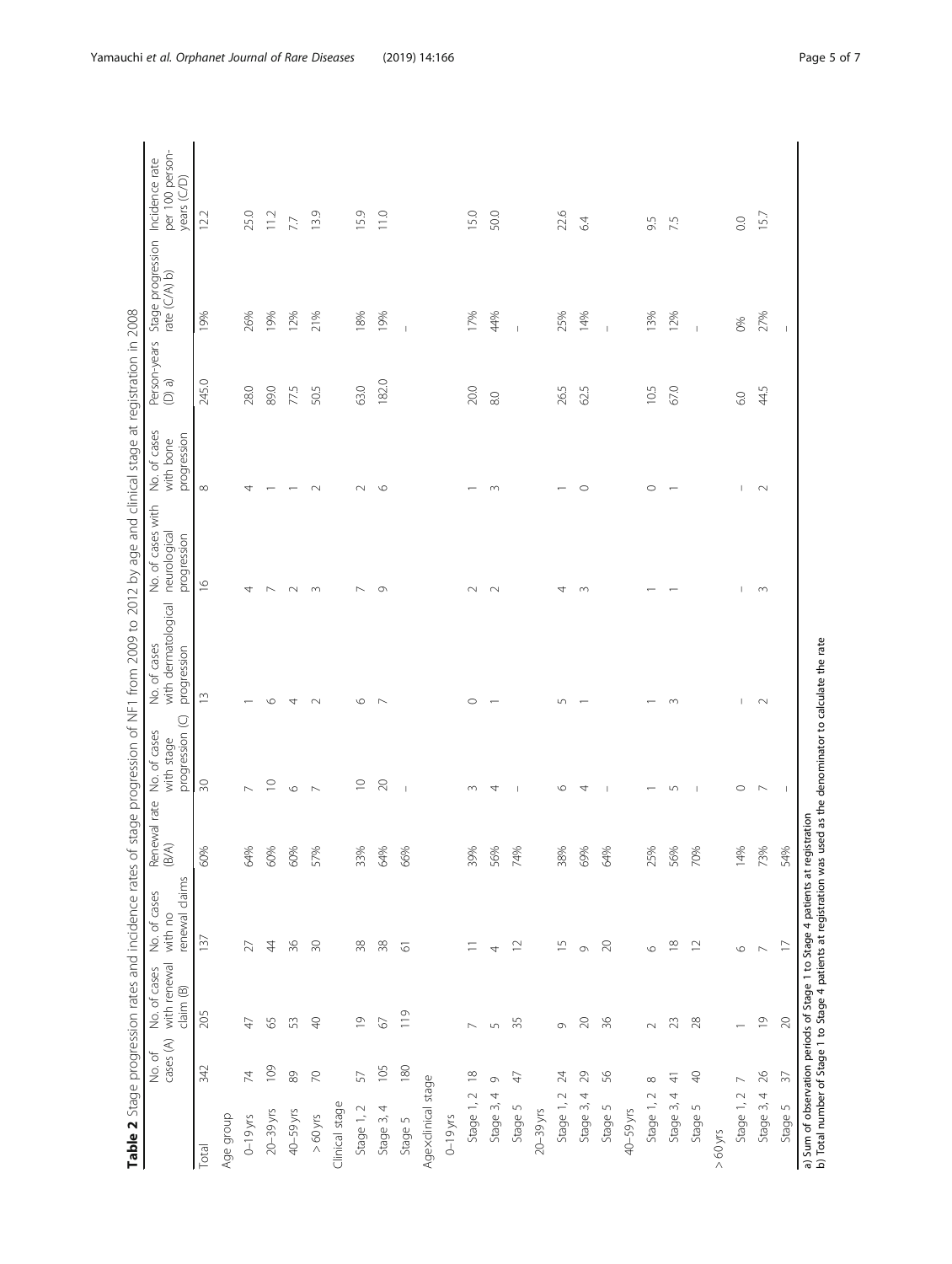<span id="page-5-0"></span>renewal during 2009 to 2012. In particular, only 33% of patients who were classified as Stage 1 or Stage 2 in 2008 submitted renewal claims between 2009 and 2012. This could be attributed to the fact that patients with NF1 of mild severity, such as those with mild or moderate dermatological manifestations and no/mild neurological/bone manifestations, were not eligible to receive subsidies.

While international projects using registries of patients with NF1 have been ongoing in western countries [[8](#page-6-0), [20](#page-6-0)], the present follow-up study is the first to examine the state of patients with NF1 using a national registry that includes information of all patients with NF1 who submitted claims for medical expense subsidies. As suggested in a previous report [[1](#page-6-0)], national registry systems make it possible to share information about patients with intractable rare diseases among physicians in order to follow their prognosis. The registry we used in the present study is useful for understanding the characteristics of patients with uncommon conditions, such as NF1.

To our knowledge, there has been no study examining the state of NF1 progression using a registry of patients who submitted claims for medical expense subsidies. However, there have been studies regarding other rare diseases, such as amyotrophic lateral sclerosis [\[21](#page-6-0)] and spinocerebellar ataxia [\[1](#page-6-0)], using a registry of patients who submitted claims to receive medical expense subsidies in Japan. The registration system enables researchers involved in the MHLW research system for intractable rare diseases to utilize the anonymized national registry of individuals with these diseases. The present study suggests that a registry of rare diseases, including NF1, with an administrative purpose is useful for understanding the characteristics, especially prognosis, of patients with uncommon conditions, although the possibility of selection bias should be considered.

This study has several limitations worth noting. First, participants were limited to patients with NF1 who submitted new claims for medical expense subsidies in 2008. Hence, regardless of clinical stage, patients with NF1 who did not apply for subsidies were not included. This could potentially have resulted in selection bias. Second, the follow-up period was relatively short. Unfortunately, information on patients who registered after 2013 was not available for analysis. Finally, participants were limited to Japanese patients. Although previous studies have noted that there are no significant differences in the incidence and prevalence of NF1 across countries and ethnicities  $[3, 4]$  $[3, 4]$  $[3, 4]$ , caution should be exercised when generalising the present findings to populations with different backgrounds.

## Conclusions

The present study examined the progression of severity of NF1 in Japanese patients who newly submitted claims

for medical expense subsidies in 2008 and who could be followed until 2012. Both stage progression rate and progression incidence rate were the highest in the 0–19 year age group at the time of registration and, as compared to other age groups, progression of neurological and bone manifestations was more prevalent in this younger age group. These findings contribute to the understanding of support needs of patients with NF1 by age and clinical stage, the development of evidence-based clinical guidelines, and improvement of the national health care system for NF1. Our findings also highlight the feasibility of conducting quality research using registries of patients with rare diseases, such as NF1, that were not designed specifically for scientific research.

## Additional file

[Additional file 1:](https://doi.org/10.1186/s13023-019-1148-8) Appendix 1 Diagnostic criteria of neurofibromatosis type 1 in Japan (DOCX 14 kb)

#### Abbreviations

MHLW: Ministry of Health, Labour and Welfare; NF1: Neurofibromatosis type 1

#### Acknowledgements

Not applicable.

#### Authors' contributions

TY, MS, CN, and HY designed the study. TY and MS collected and analysed the data. TY prepared the first draft of the manuscript. MS, CN, and HY interpreted the data and critically reviewed the manuscript. All authors read and approved the final version of the manuscript.

#### Authors' information

TY is a Lecturer in the Department of Public Health and Environmental Medicine at The Jikei University School of Medicine in Tokyo, Japan. MS is a Professor in the Department of Public Health and Environmental Medicine at The Jikei University School of Medicine in Tokyo, Japan. CN is a Professor in the Graduate School of Medicine at Kobe University in Kobe, Japan. HY is a Professor in the Department of Public Health and Environmental Medicine at The Jikei University School of Medicine in Tokyo, Japan.

#### Funding

This work was supported by a Grant-in-Aid for Research on Policies for Intractable Rare Diseases from the MHLW of Japan (H29-nanchi-tou (nan) ippan-021).

#### Availability of data and materials

The datasets analysed in the current study are not publicly available because the national registry of NF1 was provided specifically for this study by the MHLW.

#### Ethics approval and consent to participate

We did not seek ethical approval for this study because it used a completely anonymous database of NF1 cases provided by the MHLW based on a legal foundation in Japan. The database did not include any personally identifiable information, such as names or addresses.

#### Consent for publication

Not applicable.

#### Competing interests

The authors declare that they have no competing interests.